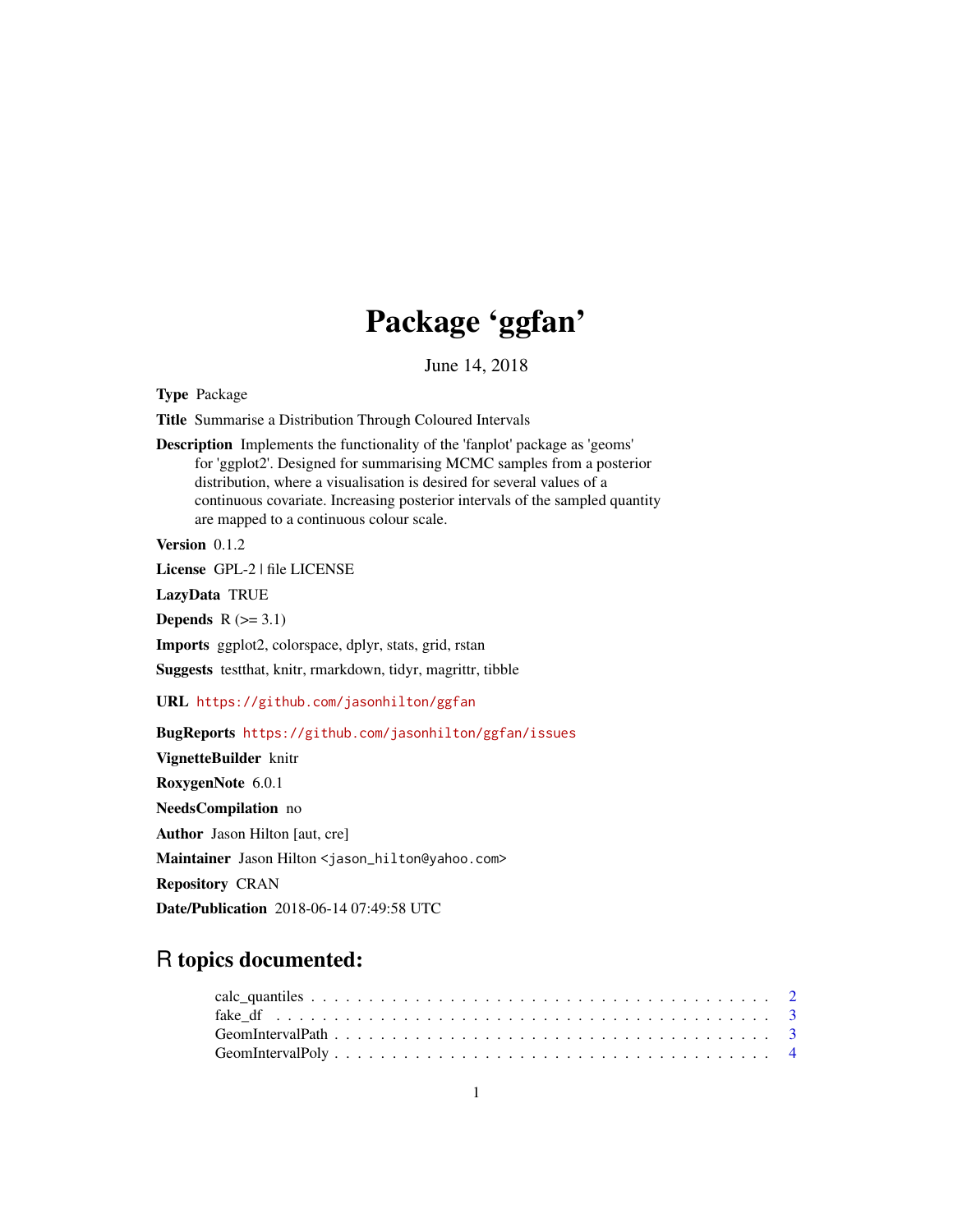### <span id="page-1-0"></span>2 calc\_quantiles

<span id="page-1-1"></span>calc\_quantiles *Calculate quantiles of a tidy dataframe*

#### Description

Calculate quantiles of a tidy dataframe

### Usage

```
calc_quantiles(data, intervals, x_var = "x", y_var = "y", rename = T)
```
#### Arguments

| data      | A data frame with containing x and y columns, with several y values for every x |
|-----------|---------------------------------------------------------------------------------|
| intervals | A list of intervals for which corresponding quantiles are desired.              |
| x_var     | A character string giving the name of the x variable                            |
| y_var     | A character string giving the name of the y variable                            |
| rename    | Logical. Indicates whether to retain existing variable name or use x and y.     |

#### Value

A data frame containing x, y, and quantile columns (possibly renamed)

#### Examples

```
head(fake_df)
```

```
fake_q <- calc_quantiles(fake_df, intervals=c(0,0.5,0.8))
head(fake_q)
```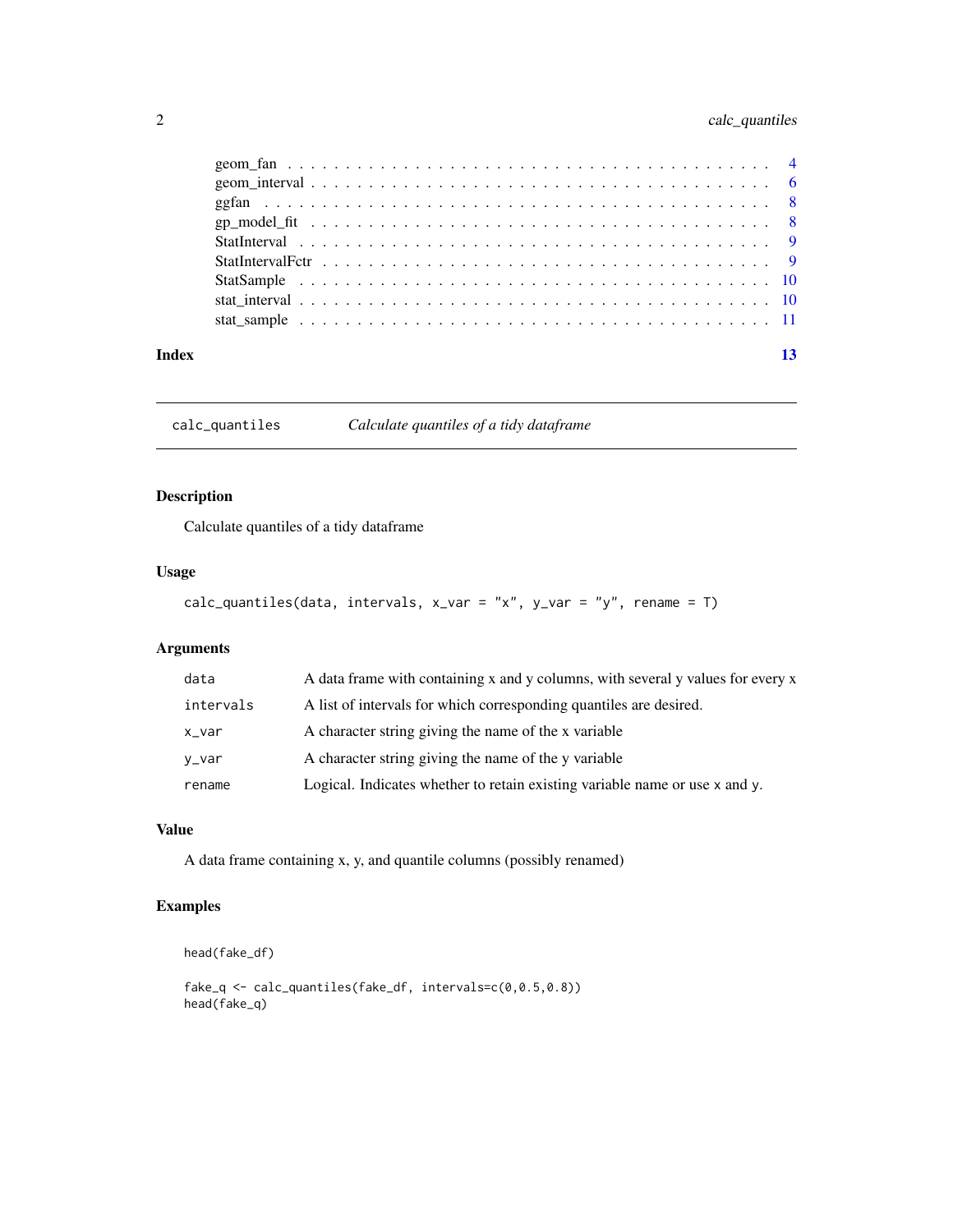<span id="page-2-0"></span>

#### Description

The code needed to recreate the dataset is included in the examples

#### Usage

fake\_df

#### Format

A data frame with 50000 rows and 3 columns

- x Values of the covariate
- y Values of the modelled quantity

Sim Index referring to a MCMC posterior sample

#### Examples

```
# generate mean and variance for sequence of samples over time
library(magrittr)
library(tidyr)
set.seed(234)
N_time <- 50
N_sims <- 1000
time <- 1:N_time
mu <- time**2 * 0.03 + time * 0.3
sds <- exp(time**2 * -0.001 + time * 0.1)# simulate 1000 samples from each time point
fake_data <- sapply(time, function(i) rnorm(N_sims, mu[i], sds[i]))
# gather into a long-form, tidy dataset
fake_df <- data.frame(x=time, t(fake_data)) %>%
tidyr::gather(key=Sim, value=y, -x)
# devtools::use_data(fake_df)
```
GeomIntervalPath *See* [ggplot2-ggproto](#page-0-0)

#### Description

See [ggplot2-ggproto](#page-0-0)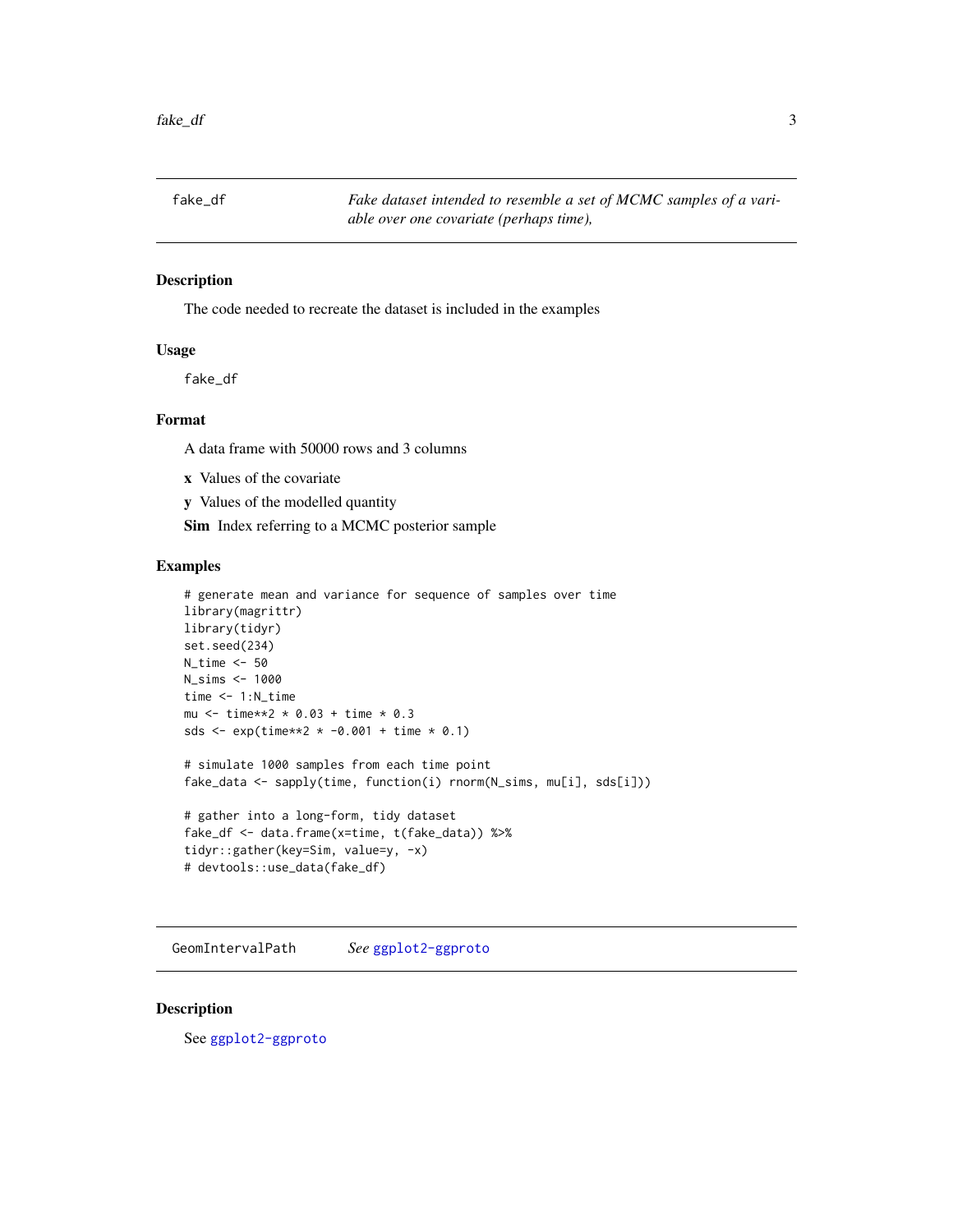<span id="page-3-0"></span>GeomIntervalPoly *See* [ggplot2-ggproto](#page-0-0)

#### Description

See [ggplot2-ggproto](#page-0-0)

<span id="page-3-1"></span>geom\_fan *Fan plot visualising intervals of a distribution*

#### Description

Fan Plots allow the distribution of a variable to be visualised by representing sets of central probability intervals through colour. For every value of x, geom\_fan computes quantiles of y and uses these to plot intervals containing increasing proportions of the total density of y. Intervals are mapped to a continuous colour scale, so that changes in colour represent intervals covering an increasing proportion of total density. Quantiles can also be precomputed and mapped to the aesthetic quantile. This function is designed with the need to summarise MCMC posterior distributions in mind, and implements the functionality of the fanplot package in ggplot2. Note that there should be enough observations of y at each x to allow estimation of the specified quantiles.

#### Usage

geom\_fan(mapping = NULL, data = NULL, stat = "interval", position = "identity", show.legend = NA, inherit.aes = TRUE,  $intervals = (2:98)/100, ...)$ 

| mapping  | Set of aesthetic mappings created by aes or aes_. If specified and inherit.aes = TRUE<br>(the default), it is combined with the default mapping at the top level of the plot.<br>You must supply mapping if there is no plot mapping. |
|----------|---------------------------------------------------------------------------------------------------------------------------------------------------------------------------------------------------------------------------------------|
| data     | The data to be displayed in this layer. There are three options:<br>If NULL, the default, the data is inherited from the plot data as specified in the<br>call to ggplot.                                                             |
|          | A data frame, or other object, will override the plot data. All objects will<br>be fortified to produce a data frame. See fortify for which variables will be<br>created.                                                             |
|          | A function will be called with a single argument, the plot data. The return<br>value must be a data. frame., and will be used as the layer data.                                                                                      |
| stat     | Use to override the default use of stat_interval                                                                                                                                                                                      |
| position | Position adjustment, either as a string, or the result of a call to a position adjust-<br>ment function.                                                                                                                              |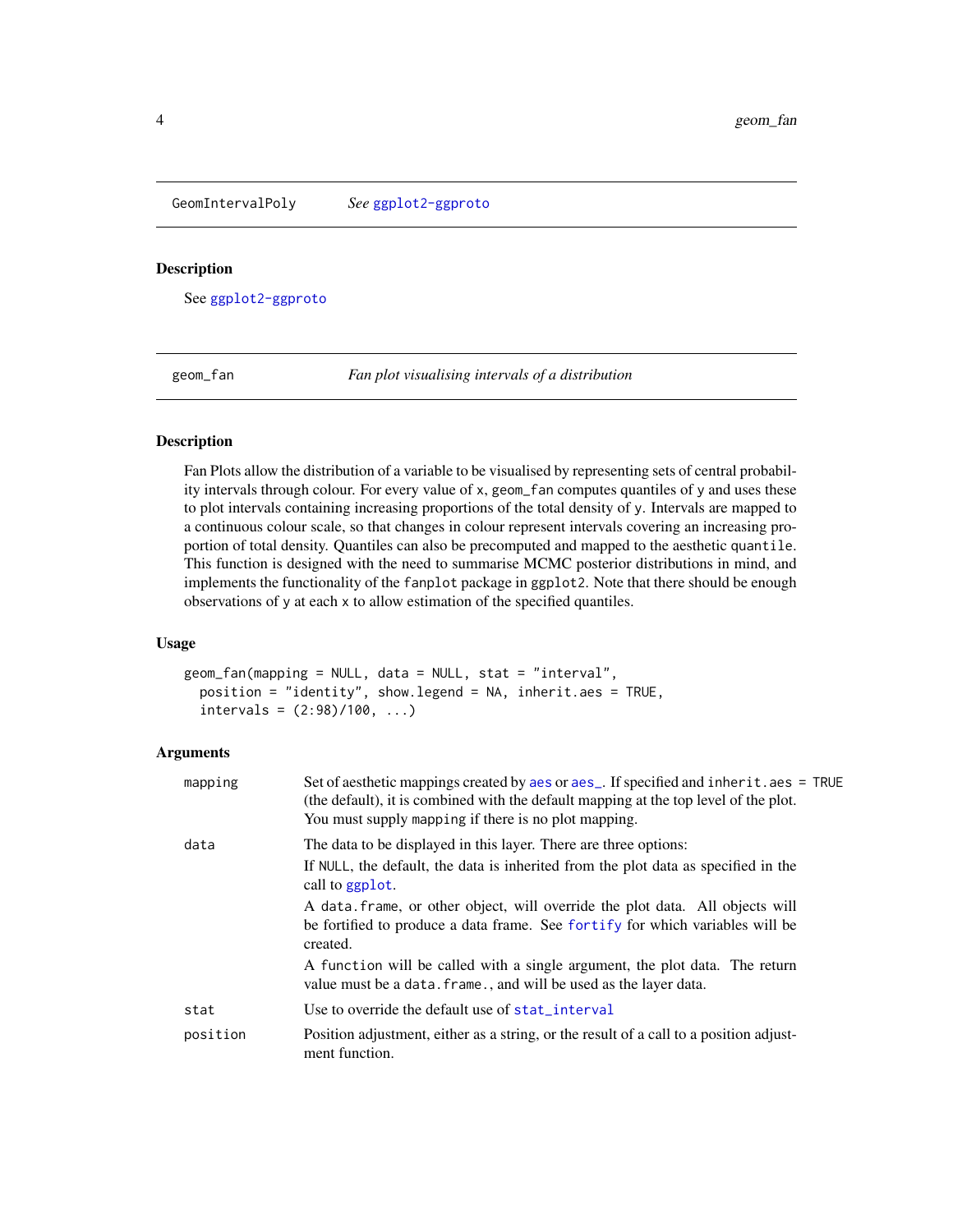#### <span id="page-4-0"></span>geom\_fan 55 September 2008 - 1999 - 1999 - 1999 - 1999 - 1999 - 1999 - 1999 - 1999 - 1999 - 1999 - 1999 - 1999 - 1999 - 1999 - 1999 - 1999 - 1999 - 1999 - 1999 - 1999 - 1999 - 1999 - 1999 - 1999 - 1999 - 1999 - 1999 - 1999

| show.legend | logical. Should this layer be included in the legends? NA, the default, includes if<br>any aesthetics are mapped. FALSE never includes, and TRUE always includes.                                                                                   |
|-------------|-----------------------------------------------------------------------------------------------------------------------------------------------------------------------------------------------------------------------------------------------------|
| inherit.aes | If FALSE, overrides the default aesthetics, rather than combining with them.<br>This is most useful for helper functions that define both data and aesthetics and<br>shouldn't inherit behaviour from the default plot specification, e.g. borders. |
| intervals   | specify the collection of intervals to be represented in the fan.                                                                                                                                                                                   |
| $\ddots$    | other arguments passed on to layer. These are often aesthetics, used to set an<br>aesthetic to a fixed value, like color = "red" or size = 3. They may also be<br>parameters to the paired geom/stat.                                               |

#### **Aesthetics**

geom\_fan understands the following aesthetics (required aesthetics are in bold):

- x
- y
- alpha
- group
- quantile

#### See Also

stat\_summary Summarises y at each value of x

stat\_quantile Uses quantile regression to predict quantiles

geom\_interval Plot intervals boundaries as lines

#### Examples

```
# Basic use. The data frame must have multiple y values for each
# x
library(ggplot2)
ggplot(fake_df, aes(x=x,y=y)) +geom_fan()
# use precomputed quantiles - reducing storage requirements.
intervals = 1:19/20
fake_q <- calc_quantiles(fake_df, intervals=intervals)
# intervals in geom_fan must be the same as used to compute quantiles.
ggplot(fake_q, aes(x=x,y=y, quantile=quantile)) +
geom_fan(intervals=intervals)
```

```
# change the colour scale
ggplot(fake_df, aes(x=x,y=y)) + geom_fan() + scale_fill_gradient(low="red", high="pink")
```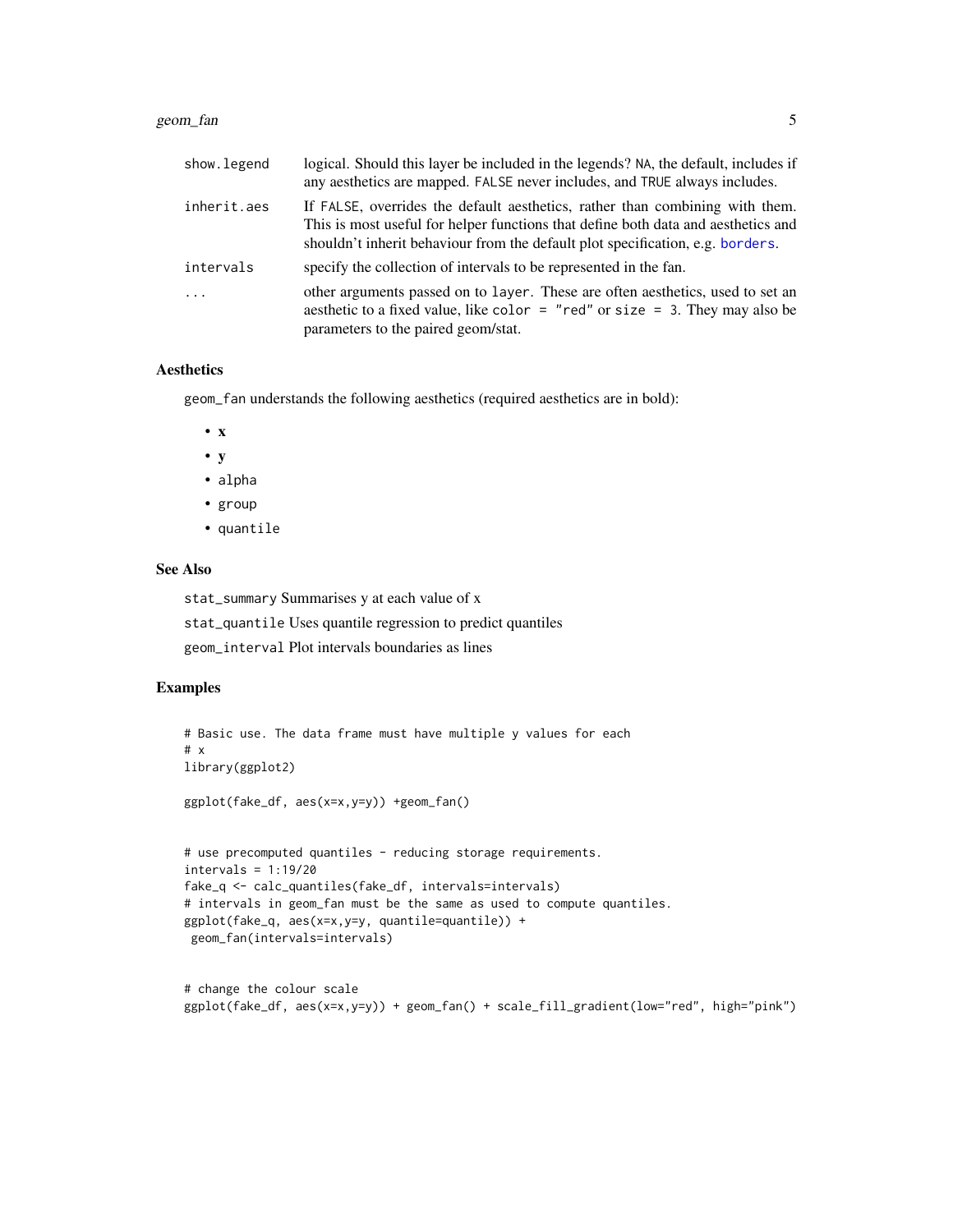<span id="page-5-1"></span><span id="page-5-0"></span>

#### Description

For every value of x, computes quantiles of y and uses these to plot intervals containing increasing proportions of the total density of y. Boundaries of intervals are mapped to linetype. Quantiles can also be precomputed and mapped to the aesthetic quantile. This function is designed with the need to summarise MCMC posterior distributions in mind.

#### Usage

```
geom_interval(mapping = NULL, data = NULL, stat = "interval_fctr",
 position = "identity", intervals = c(0, 50, 90)/100, lineend = "butt",
  linejoin = "round", linemitre = 1, arrow = NULL, na.rm = FALSE,
  show.legend = NA, inherit.aes = TRUE, ...)
```

| mapping     | Set of aesthetic mappings created by aes or aes_. If specified and inherit.aes = TRUE<br>(the default), it is combined with the default mapping at the top level of the plot.<br>You must supply mapping if there is no plot mapping. |
|-------------|---------------------------------------------------------------------------------------------------------------------------------------------------------------------------------------------------------------------------------------|
| data        | The data to be displayed in this layer. There are three options:                                                                                                                                                                      |
|             | If NULL, the default, the data is inherited from the plot data as specified in the<br>call to ggplot.                                                                                                                                 |
|             | A data frame, or other object, will override the plot data. All objects will<br>be fortified to produce a data frame. See fortify for which variables will be<br>created.                                                             |
|             | A function will be called with a single argument, the plot data. The return<br>value must be a data. frame., and will be used as the layer data.                                                                                      |
| stat        | Use to override the default use of stat_interval                                                                                                                                                                                      |
| position    | Position adjustment, either as a string, or the result of a call to a position adjust-<br>ment function.                                                                                                                              |
| intervals   | specify the collection of intervals to be represented in the fan.                                                                                                                                                                     |
| lineend     | Line end style (round, butt, square)                                                                                                                                                                                                  |
| linejoin    | Line join style (round, mitre, bevel)                                                                                                                                                                                                 |
| linemitre   | Line mitre limit (number greater than 1)                                                                                                                                                                                              |
| arrow       | Arrow specification, as created by <b>arrow</b>                                                                                                                                                                                       |
| na.rm       | If FALSE, the default, missing values are removed with a warning. If TRUE,<br>missing values are silently removed.                                                                                                                    |
| show.legend | logical. Should this layer be included in the legends? NA, the default, includes if<br>any aesthetics are mapped. FALSE never includes, and TRUE always includes.                                                                     |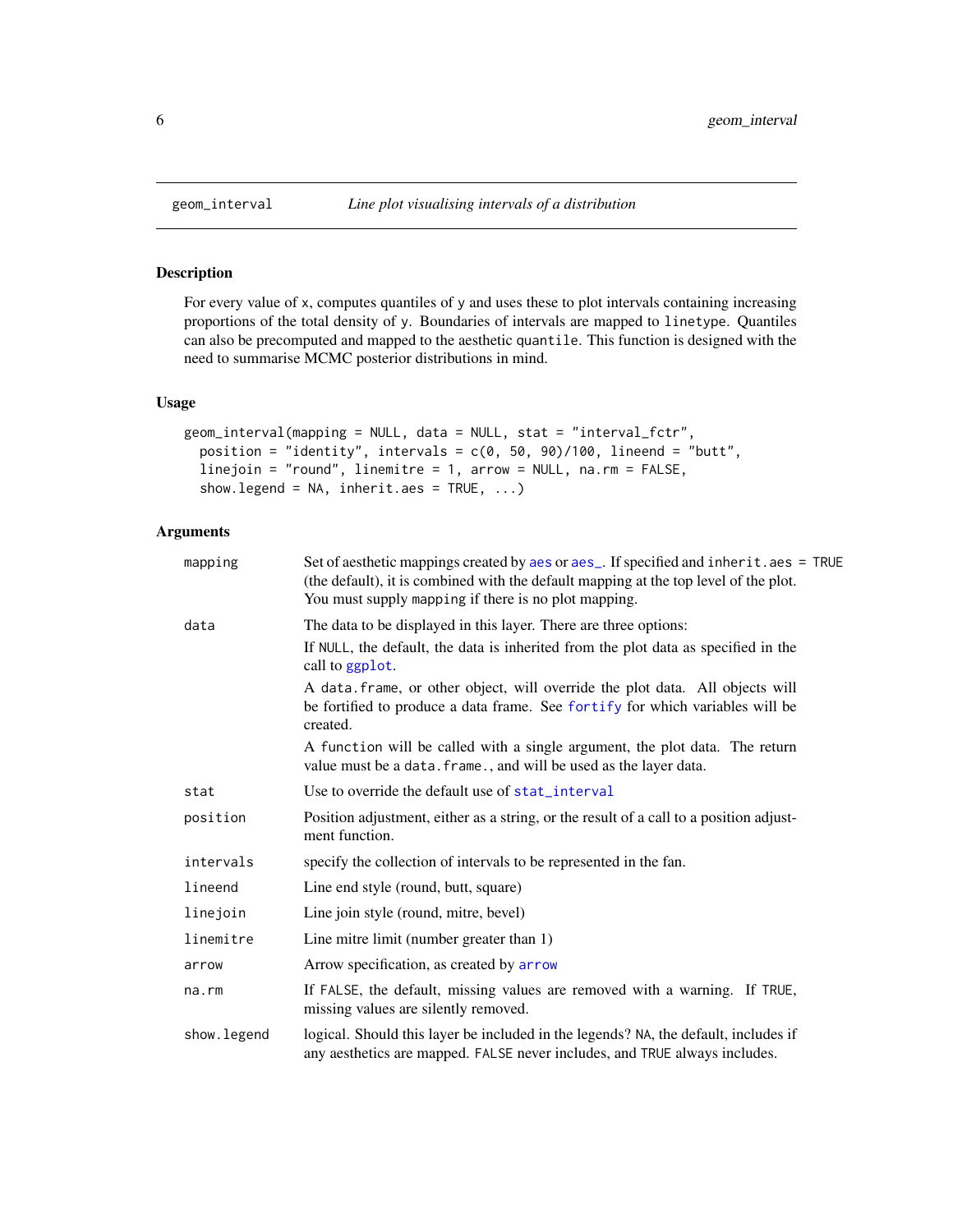<span id="page-6-0"></span>

| inherit.aes | If FALSE, overrides the default aesthetics, rather than combining with them.<br>This is most useful for helper functions that define both data and aesthetics and<br>shouldn't inherit behaviour from the default plot specification, e.g. borders. |
|-------------|-----------------------------------------------------------------------------------------------------------------------------------------------------------------------------------------------------------------------------------------------------|
| $\ddots$    | other arguments passed on to layer. These are often aesthetics, used to set an<br>aesthetic to a fixed value, like color $=$ "red" or size $=$ 3. They may also be<br>parameters to the paired geom/stat.                                           |

#### Aesthetics

geom\_interval understands the following aesthetics (required aesthetics are in bold):

- x
- y
- quantile
- group
- colour
- size

#### See Also

stat\_summary Summarises y at each value of x stat\_quantile Uses quantile regression to predict quantiles geom\_fan Plot intervals on a continuous colour scale

#### Examples

```
library(ggplot2)
# Basic use. The data frame must have multiple y values for each
# x
ggplot(fake_df, aes(x=x,y=y)) +geom_interval()
# use precomputed quantiles - reducing storage requirements.
intervals = c(0, 50, 90)/100fake_q <- calc_quantiles(fake_df, intervals=intervals)
# intervals in geom_fan must be the same as used to compute quantiles.
ggplot(fake_q, aes(x=x,y=y, quantile=quantile)) +geom_interval(intervals=intervals)
```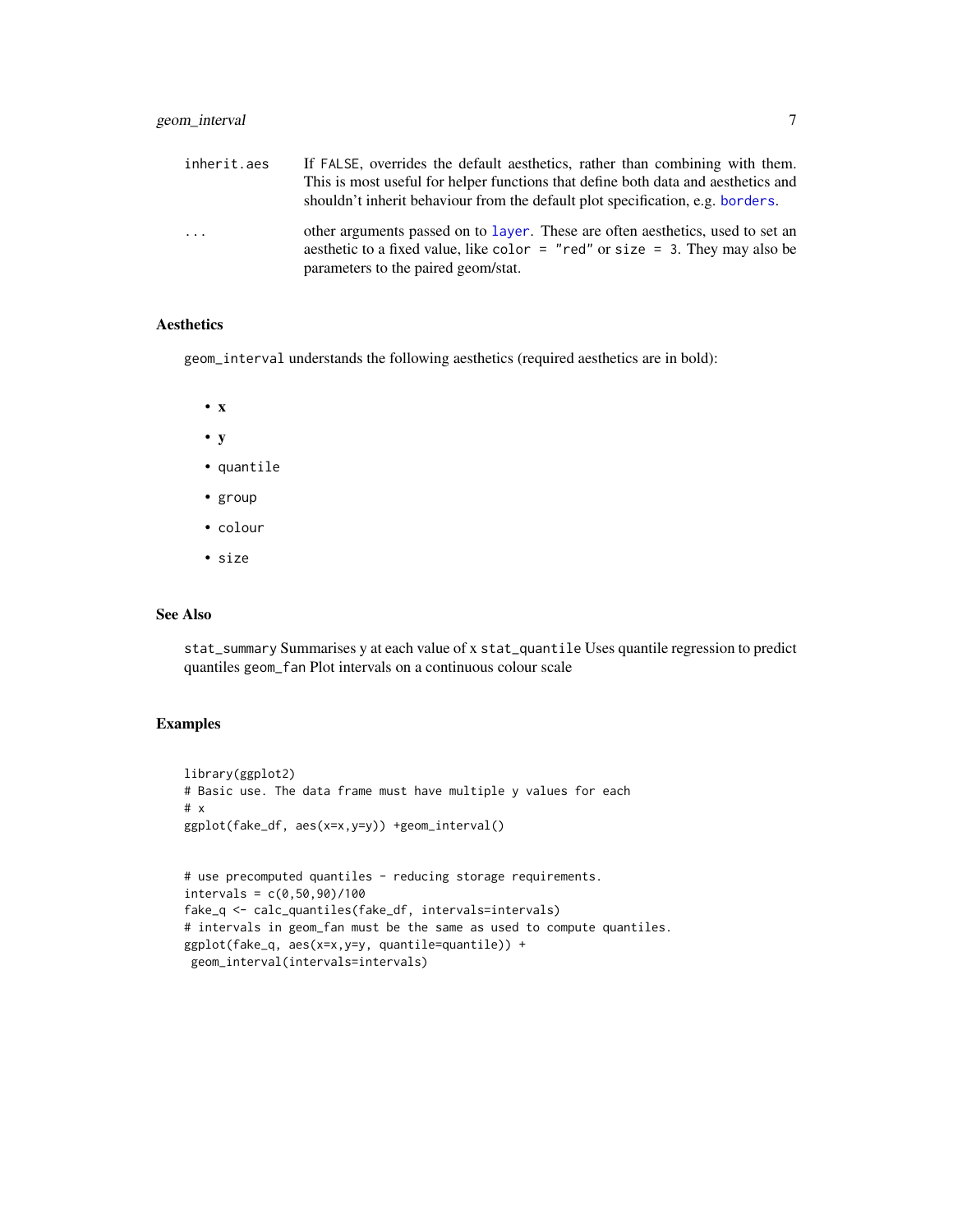#### <span id="page-7-0"></span>Description

Implements the functionality of the fanplot package as ggplot geoms. Designed for summarising MCMC samples from a posterior distribution, where a visualisation is desired for several values of a continuous covariate. Increasing posterior intervals derived from the quantiles of the sampled quantity are mapped to a continuous colour scale.

#### Functions

The package contains three plotting functions.

[geom\\_fan](#page-3-1) produces fan plots

[geom\\_interval](#page-5-1) produces line plots, where pairs of lines represent intervals

[stat\\_sample](#page-10-1) randomly plots a specified number of samples from the data

An additional function [calc\\_quantiles](#page-1-1) computes relevant quantiles for a specified set of intervals.

| gp_model_fit | A stan_fit <i>object used in the ggfan_stan vignette, containing poste-</i> |
|--------------|-----------------------------------------------------------------------------|
|              | rior samples from a latent gaussian process model. This is provided as      |
|              | data to avoid having to conduct computationally expensive sampling          |
|              | when producing the vignettes.                                               |
|              |                                                                             |

#### Description

The code needed to recreate the object is included in the examples, as well as in the vignette code chunks.

#### Usage

gp\_model\_fit

#### Format

A 'stan\_fit' object containing samples of the following parameters.

eta\_sq Gaussian process variance parameter

rho\_sq Gaussian process roughness parameter

z Latent poisson rate

y\_gen Posterior predictive sample of counts 'y'

See the help page for [stanfit-class](#page-0-0) for more details.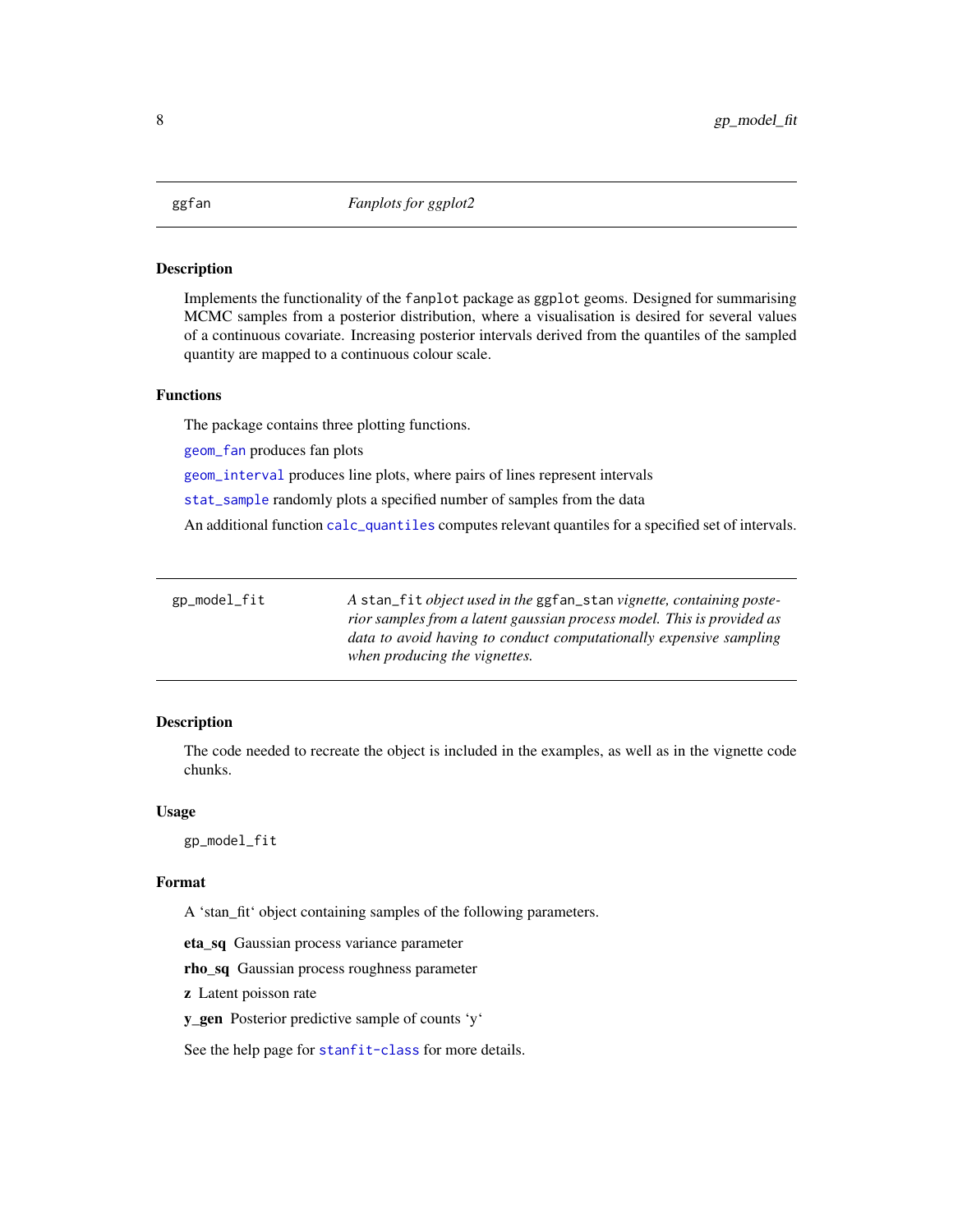#### <span id="page-8-0"></span>StatInterval 9

#### Examples

```
## Not run:
# generate mean and variance for sequence of samples over time
library(rstan)
library(dplyr)
library(magrittr)
library(tidyr)
library(tibble)
library(ggfan)
seed <- 34526
set.seed(seed)
# data
x \leq -\text{seq}(-5, 5, 0.1)N \leftarrow length(x)y <- cbind(rpois(N, exp(sin(x)+2)),rpois(N, exp(sin(x)+2)))
stan_data <- list(N=N, x=x, y=y)
compiled_model <- stan_model(file=file.path(path.package("ggfan"),
                                              "stan","latent_gp_pois.stan"))
gp_model_fit <- sampling(compiled_model, data=stan_data, iter=3000,thin=6)
#devtools::use_data(gp_model_fit, internal=FALSE)
## End(Not run)
```
StatInterval *See* [ggplot2-ggproto](#page-0-0)

#### Description

See [ggplot2-ggproto](#page-0-0)

StatIntervalFctr *See* [ggplot2-ggproto](#page-0-0)

#### Description

See [ggplot2-ggproto](#page-0-0)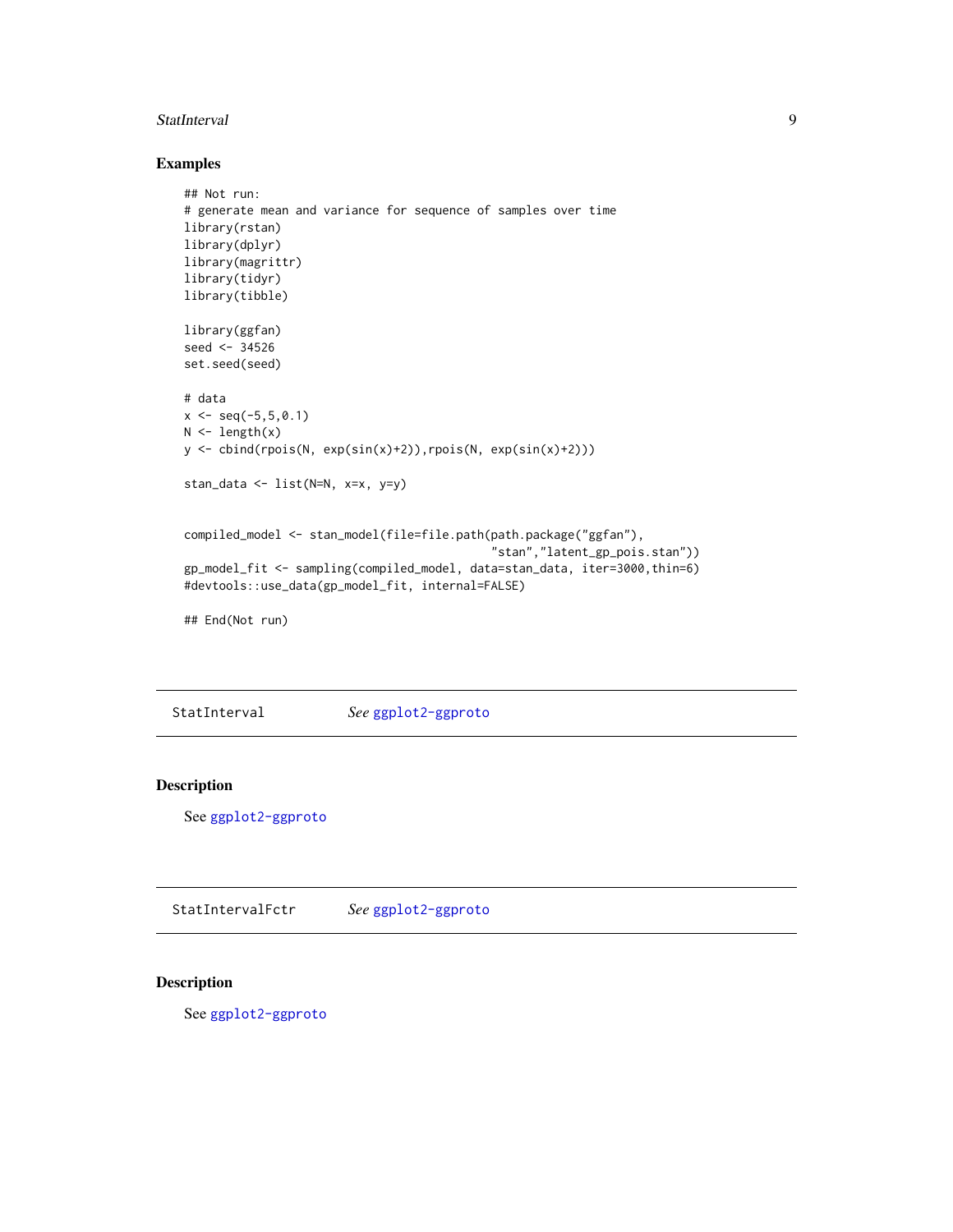<span id="page-9-0"></span>StatSample *See* [ggplot2-ggproto](#page-0-0)

### Description

See [ggplot2-ggproto](#page-0-0)

<span id="page-9-1"></span>stat\_interval *Line plot visualising intervals of a distribution*

#### Description

Very similar to [geom\\_interval](#page-5-1), except uses [geom\\_line](#page-0-0) to handle the plotting. This makes handling plotting of intervals for several groups difficult to achieve, so [geom\\_interval](#page-5-1) is preferred.

#### Usage

```
stat_interval(mapping = NULL, data = NULL, stat = "interval_fctr",
 position = "identity", na.rm = FALSE, show.legend = NA,
 inherit.aes = TRUE, intervals = c(0, 50, 90)/100, ...)
```

| mapping     | Set of aesthetic mappings created by aes or aes_. If specified and inherit.aes = TRUE<br>(the default), it is combined with the default mapping at the top level of the plot.<br>You must supply mapping if there is no plot mapping. |  |  |  |  |  |  |  |
|-------------|---------------------------------------------------------------------------------------------------------------------------------------------------------------------------------------------------------------------------------------|--|--|--|--|--|--|--|
| data        | The data to be displayed in this layer. There are three options:                                                                                                                                                                      |  |  |  |  |  |  |  |
|             | If NULL, the default, the data is inherited from the plot data as specified in the<br>call to ggplot.                                                                                                                                 |  |  |  |  |  |  |  |
|             | A data frame, or other object, will override the plot data. All objects will<br>be fortified to produce a data frame. See fortify for which variables will be<br>created.                                                             |  |  |  |  |  |  |  |
|             | A function will be called with a single argument, the plot data. The return<br>value must be a data. frame., and will be used as the layer data.                                                                                      |  |  |  |  |  |  |  |
| stat        | Use to override the default use of stat_interval                                                                                                                                                                                      |  |  |  |  |  |  |  |
| position    | Position adjustment, either as a string, or the result of a call to a position adjust-<br>ment function.                                                                                                                              |  |  |  |  |  |  |  |
| na.rm       | If FALSE, the default, missing values are removed with a warning. If TRUE,<br>missing values are silently removed.                                                                                                                    |  |  |  |  |  |  |  |
| show.legend | logical. Should this layer be included in the legends? NA, the default, includes if<br>any aesthetics are mapped. FALSE never includes, and TRUE always includes.                                                                     |  |  |  |  |  |  |  |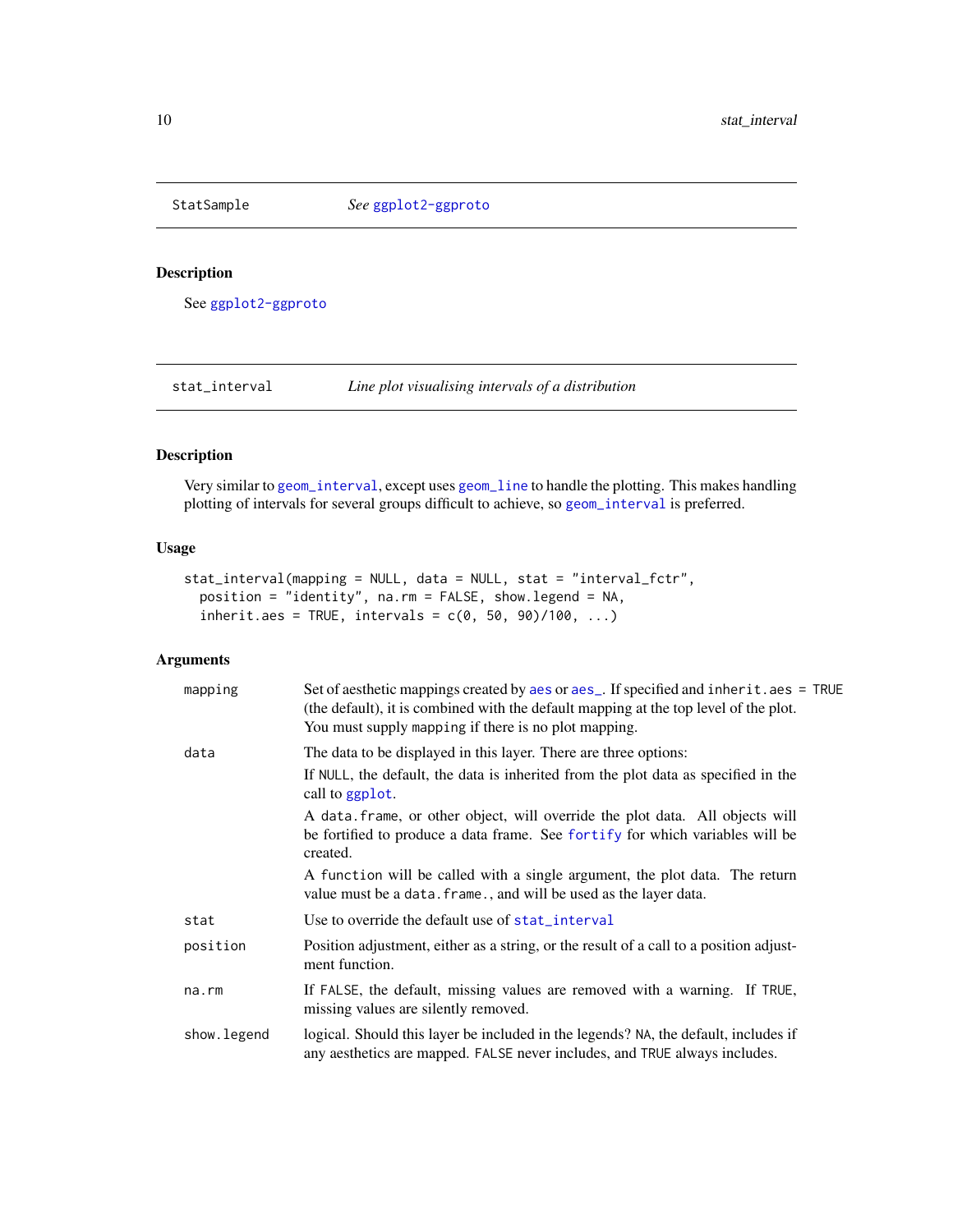#### <span id="page-10-0"></span>stat\_sample 11

| inherit.aes | If FALSE, overrides the default aesthetics, rather than combining with them.<br>This is most useful for helper functions that define both data and aesthetics and<br>shouldn't inherit behaviour from the default plot specification, e.g. borders. |
|-------------|-----------------------------------------------------------------------------------------------------------------------------------------------------------------------------------------------------------------------------------------------------|
| intervals   | specify the collection of intervals to be represented in the fan.                                                                                                                                                                                   |
|             | other arguments passed on to layer. These are often aesthetics, used to set an<br>aesthetic to a fixed value, like color $=$ "red" or size $=$ 3. They may also be<br>parameters to the paired geom/stat.                                           |
|             |                                                                                                                                                                                                                                                     |

<span id="page-10-1"></span>stat\_sample *Plots a randomly chosen sample of the specified groups using* [geom\\_line](#page-0-0)

#### Description

Plots a randomly chosen sample of the specified groups using [geom\\_line](#page-0-0)

### Usage

```
stat_sample(mapping = NULL, data = NULL, stat = "sample",
 position = "identity", na.rm = FALSE, show.legend = F,
  inherit.aes = TRUE, n_samples = 5, size = 0.2, alpha = 1, ...)
```

| mapping     | Set of aesthetic mappings created by aes or aes_. If specified and inherit.aes = TRUE<br>(the default), it is combined with the default mapping at the top level of the plot.<br>You must supply mapping if there is no plot mapping.               |
|-------------|-----------------------------------------------------------------------------------------------------------------------------------------------------------------------------------------------------------------------------------------------------|
| data        | The data to be displayed in this layer. There are three options:                                                                                                                                                                                    |
|             | If NULL, the default, the data is inherited from the plot data as specified in the<br>call to ggplot.                                                                                                                                               |
|             | A data frame, or other object, will override the plot data. All objects will<br>be fortified to produce a data frame. See fortify for which variables will be<br>created.                                                                           |
|             | A function will be called with a single argument, the plot data. The return<br>value must be a data. frame., and will be used as the layer data.                                                                                                    |
| stat        | The statistical transformation to use on the data for this layer, as a string.                                                                                                                                                                      |
| position    | Position adjustment, either as a string, or the result of a call to a position adjust-<br>ment function.                                                                                                                                            |
| na.rm       | If FALSE, the default, missing values are removed with a warning. If TRUE,<br>missing values are silently removed.                                                                                                                                  |
| show.legend | logical. Should this layer be included in the legends? NA, the default, includes if<br>any aesthetics are mapped. FALSE never includes, and TRUE always includes.                                                                                   |
| inherit.aes | If FALSE, overrides the default aesthetics, rather than combining with them.<br>This is most useful for helper functions that define both data and aesthetics and<br>shouldn't inherit behaviour from the default plot specification, e.g. borders. |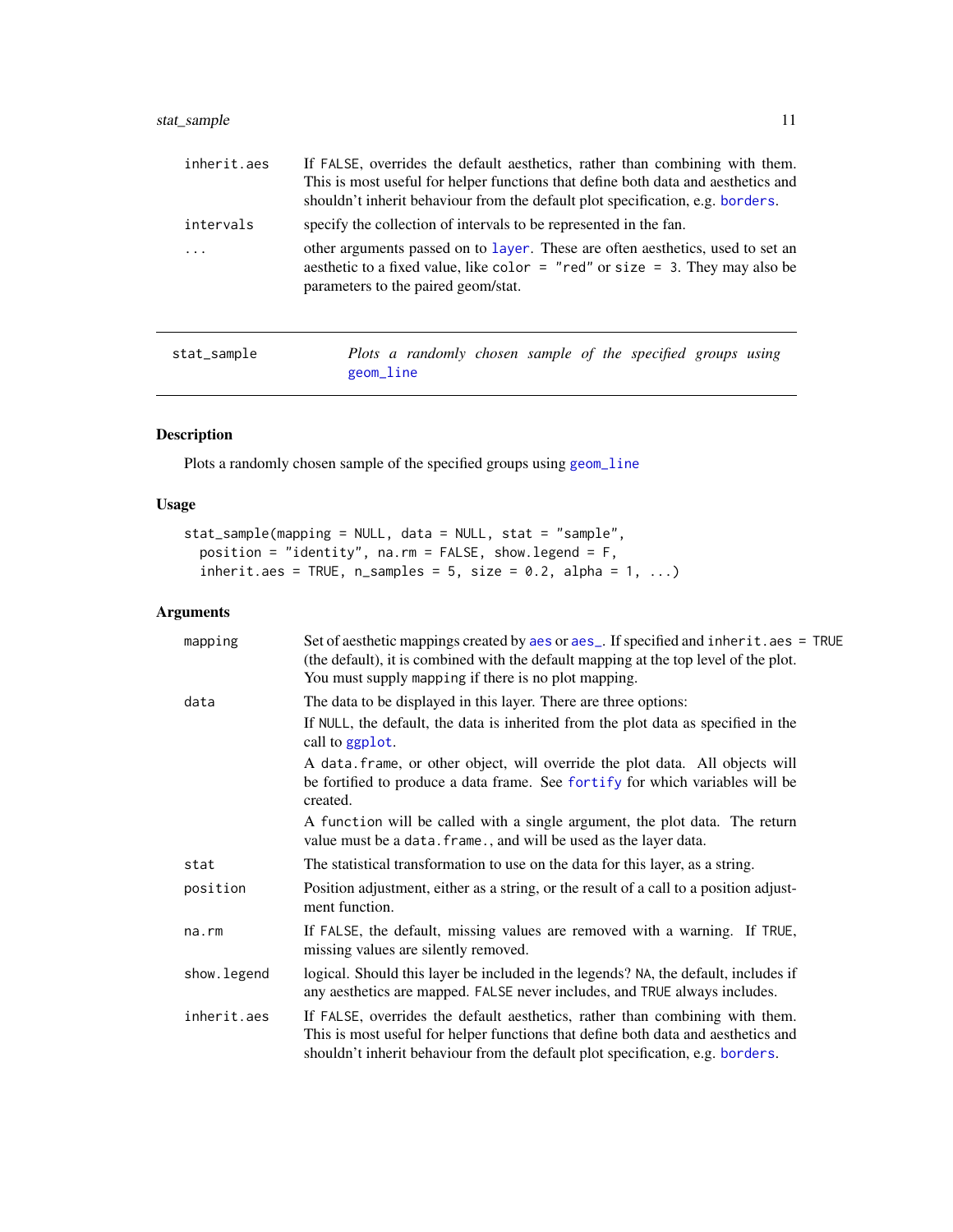<span id="page-11-0"></span>

| n_samples | number of samples to plot                                                                                                                                                                                 |
|-----------|-----------------------------------------------------------------------------------------------------------------------------------------------------------------------------------------------------------|
| size      | The width of the line in mm                                                                                                                                                                               |
| alpha     | The transparency of lines to be drawn. Must lie between 0 and 1.                                                                                                                                          |
| .         | other arguments passed on to layer. These are often aesthetics, used to set an<br>aesthetic to a fixed value, like color $=$ "red" or size $=$ 3. They may also be<br>parameters to the paired geom/stat. |